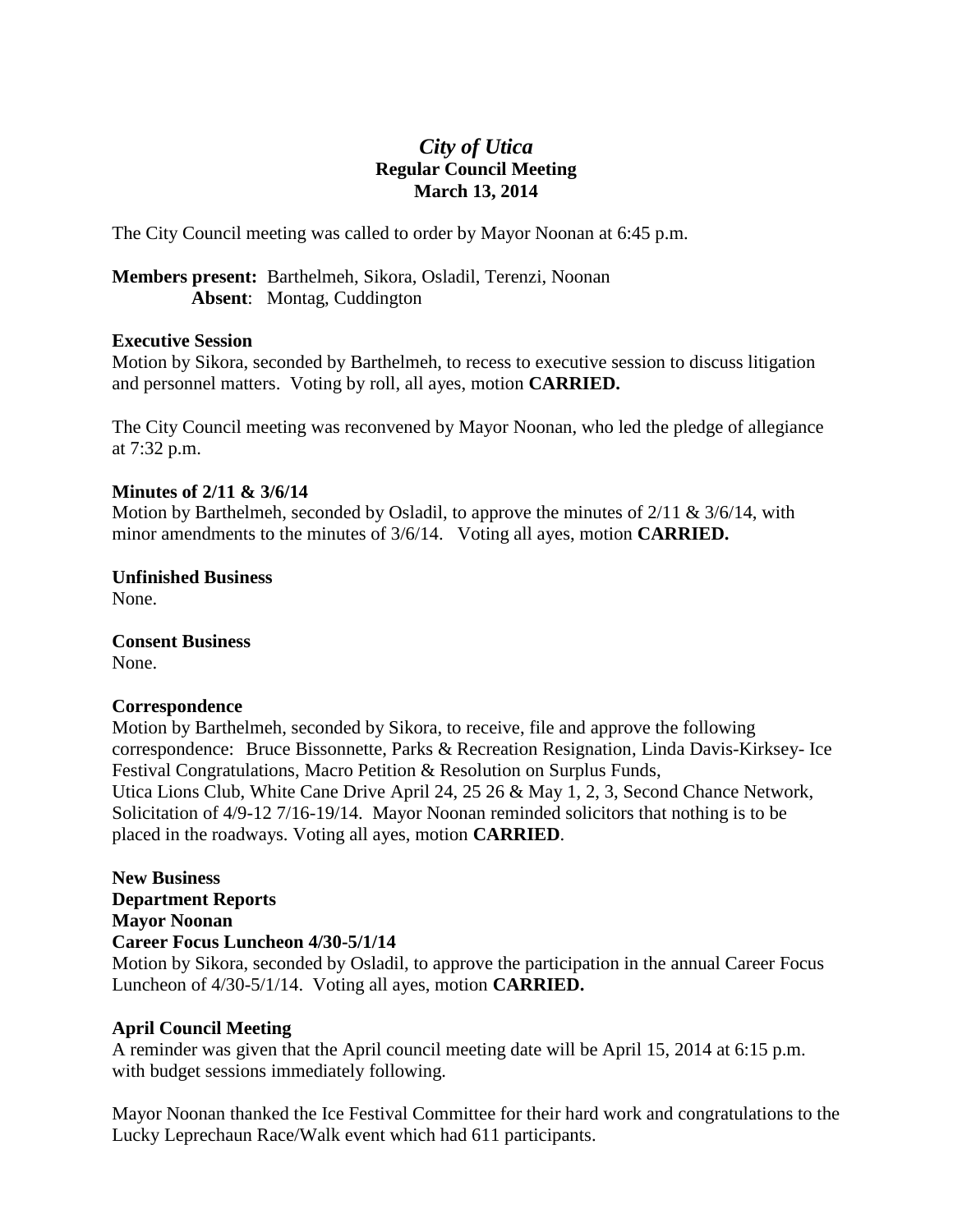**Regular Council Meeting March 13, 2014** Page 2 of 3

**Council Reports**

None.

## **Assessing- Nancy Strehl, Assessor**

Motion by Barthelmeh, seconded by Sikora, to approve the tax tribunal with Cole LLC, as presented. Voting all ayes, motion **CARRIED.**

**Building- Jerry Owczarzak** No report.

**Fire- Kevin Wilseck, Chief** No report.

# **Police- Dave Faber, Chief**

## **Request to Increase Fees**

Motion by Barthelmeh, seconded by Sikora, to approve the increase in fees, as presented. Voting all ayes, motion **CARRIED.**

## **DPW- Bill Lang, Superintendent**

Bill Lang, Superintendent, thanked Fire Chief Wilseck for helping out plowing snow when the DPW was short of manpower.

## **Treasurer- Philip Paternoster**

Phil Paternoster, Treasurer, reminded all that tax payments must now be paid at Macomb County Treasurers office as the due date of 2/28/14 has passed.

# **Administration- Beth Ricketts, City Clerk**

# **MML Liability & Property Pool Refund**

Beth Ricketts, City Clerk, informed Council that the City received a refund of premiums in the amount of \$17,066.00 from the MML Liability & Property Pool.

## **Election Commission Appointment**

Motion by Osladil, seconded by Barthelmeh, to appoint Jim McGrail, City Attorney, Nancy Strehl, Assessor and Beth Ricketts, City Clerk, to the Election Commission as required by State law. Voting all ayes, motion **CARRIED.**

# **Library- Marsha Doege, Director**

No report.

## **Parks and Recreation Commission**

Mayor Noonan informed all that the DNR has accepted our Parks and Recreation 5 year Plan.

## **Historic District Commission**

No report.

## **City Attorney- James McGrail**

Jim McGrail, City Attorney, reminded Council that the new personnel manual needs to be reviewed by them prior to the next Council meeting.